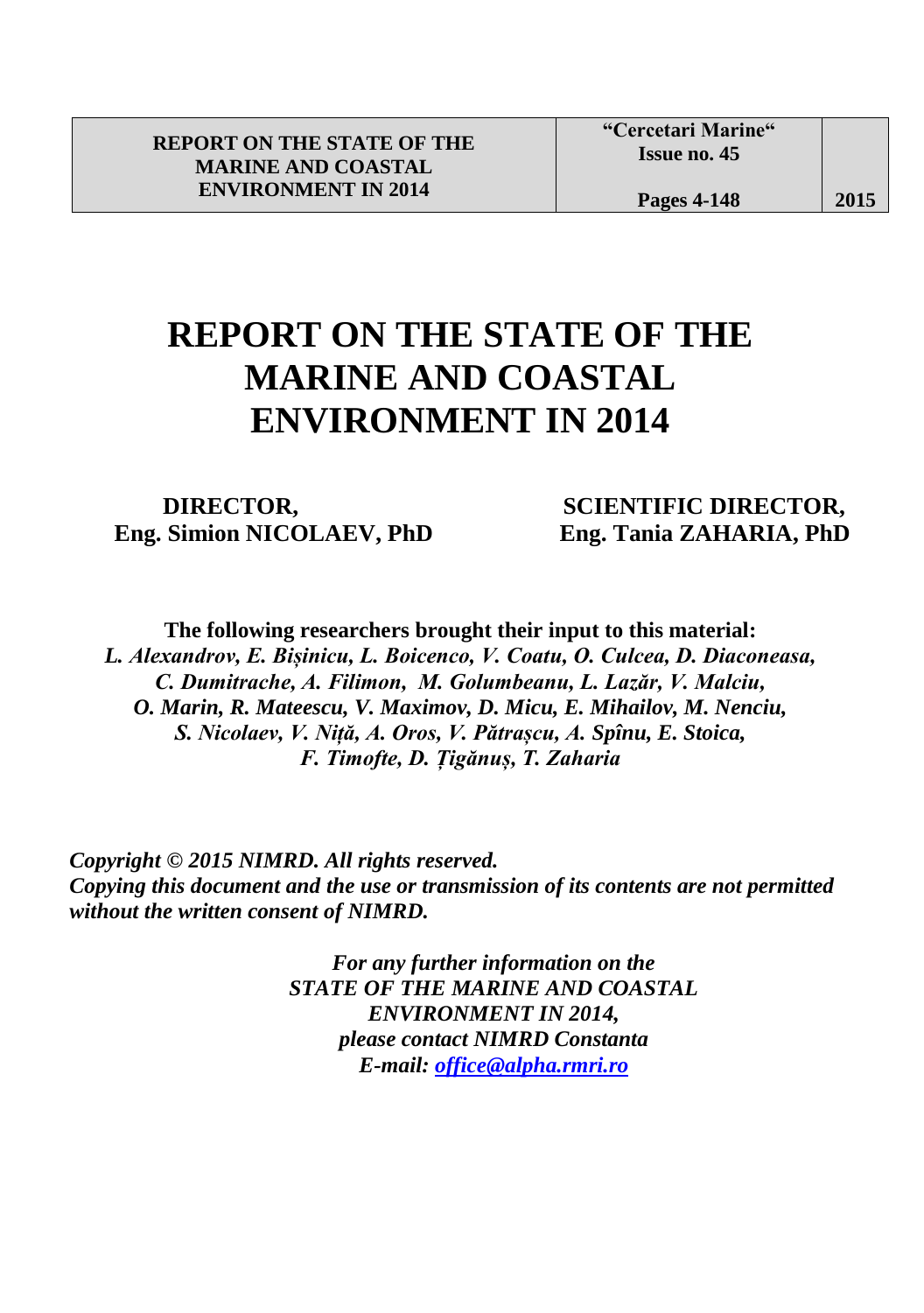

## **CONTENTS**

 **1. Marine protected areas** *(V. Nita, M. Nenciu,T. Zaharia, A. Spînu)* 1.2. Marine habitats *(V. Niță, D. Micu, T. Zaharia)*  **2. State of marine ecosystems and marine living resources.** 2.1. State of Black Sea waters 2.1.1. Physical indicators Sea state *(E. Mihailov)* Temperature *(E. Mihailov)* Water masses *(E. Mihailov)* Upwelling phenomena *(E. Mihailov)* 2.1.2. Physical-chemical indicators Transparency (*L. Lazăr)* Salinity(*L. Lazăr)* pH (*L. Lazăr)* Dissolved oxygen (*L. Lazăr)* 2.1.3. Eutrophication indicators **Nutrients**  Phosphates (*L. Lazăr*) Nitrates (*L. Lazăr*) Silicates (*L. Lazăr*) Chlorophyll *a* (*L. Boicenco*) 2.1.4. Contamination indicators Heavy metals (*A. Oros*) Total Petroleum Hydrocarbons (*D. Țigănuș*) Polycyclic Aromatic Hidrocarbons (*D. Țigănuș*) Organochlorine pesticides (*V. Coatu*) Marine environment radioactivity (*V. Pătrașcu)* Microbiological load (*E. Stoica*) 2.2. State of the ecosystem and marine living resources. 2.2.1. State of the littoral and coastal zone Coastal processes (*A. Spînu*, *D. Diaconeasa*) Sea level (*V. Malciu*) 2.2.2. State of the marine ecosystem Phytoplankton (*L. Boicenco, O. Culcea*) Algal blooms (*L. Boicenco*) Zooplankton (*F. Timofte, E. Bișinicu*) Phytobenthos (*O. Marin*) Zoobenthos (*C. Dumitrache, A. Filimon*)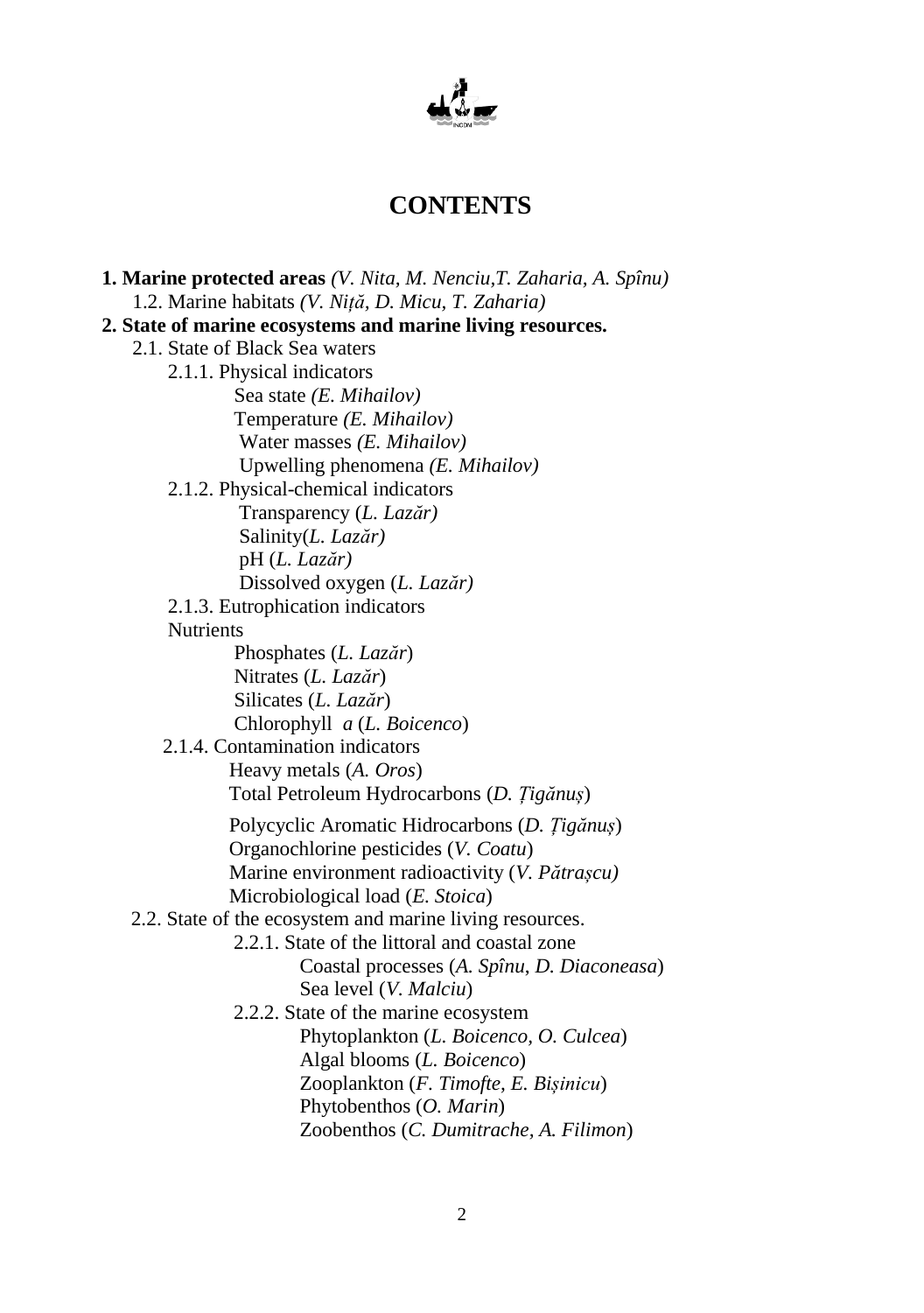

## **3. State of marine fish stocks**

- 3.1. Marine living resources indicators (*V. Maximov*)
- 3.2. Measures for solving critical issues

(*S. Nicolaev*, *V. Maximov*)

- **4. Integrated Coastal Zone Managemeent** *(M. Golumbeanu, S. Nicolaev)*
- **5. Maritime Spatial Planning** *(L. Alexandrov, M. Golumbeanu,*

 *G. Radu, A. Spînu)*

**6. Anthropogenic pressures** (*M. Golumbeanu*, *R. Mateescu*)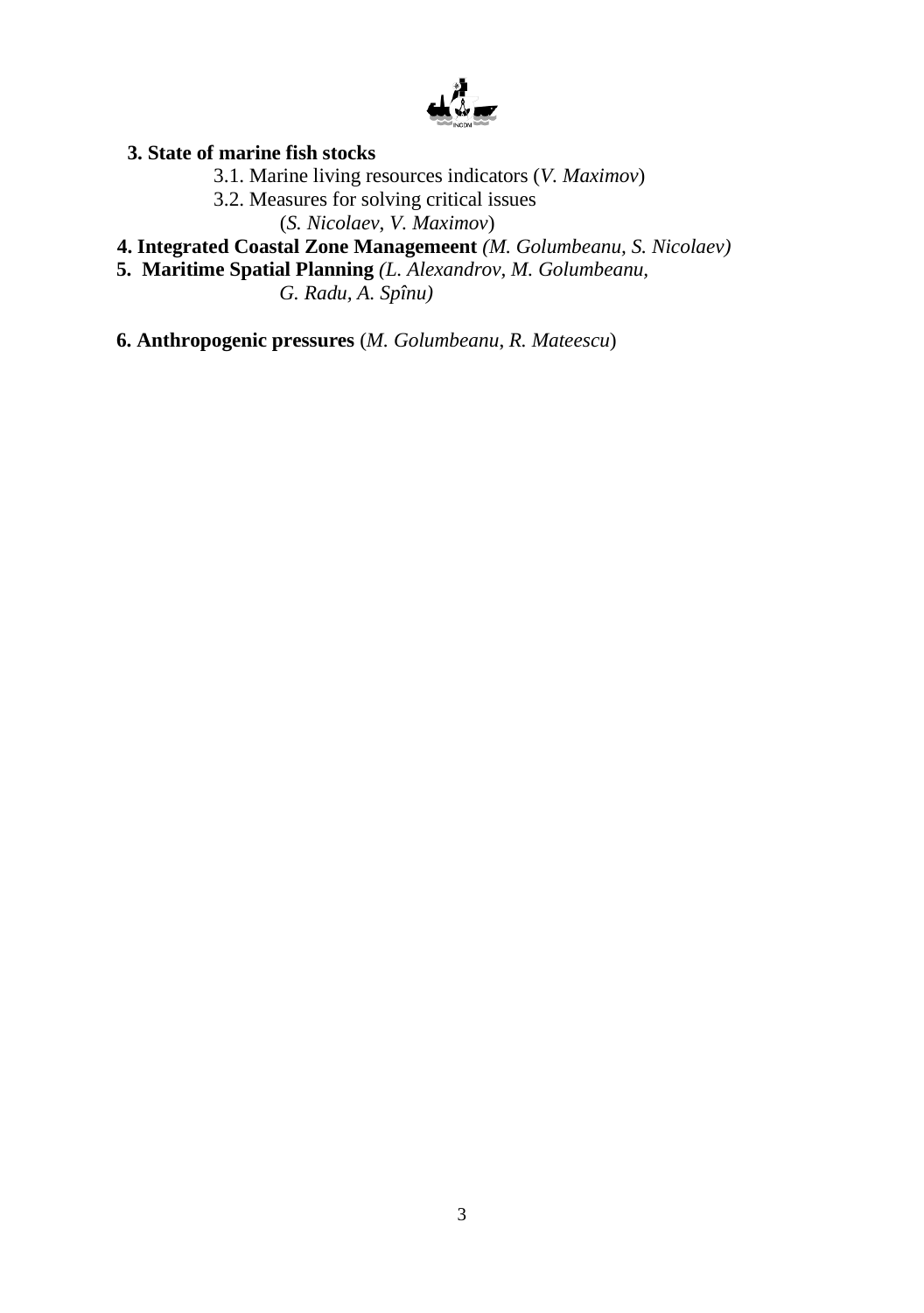

## **SUMMARY**

he **Report on the State of the Marine And Coastal Environment in 2014** is a complex work, summing-up the result of a large team of experts - from NIMRD "Grigore Antipa" Constanta. It is an overview of the current status of the Romanian Black Sea ecosystem, structured on chapters and substantiated by the most novel scientific data available. T

The state and evolution trends of the marine and coastal environment in the **Vama Veche - 2 Mai Marine Littoral Aquatory (ROSCI0269,** under NIMRD's custody) continued to be monitored in 2014, from the physical, chemical and biological point of view. No extraordinary events, likely to modify/alter marine habitats, were recorded within the Vama Veche - 2 Mai Marine Littoral Aquatory area. The monitoring of the marine environment did not point-out any alarming parameters concerning species and habitats in the reserve. No particular issues were reported in the relationship with tourists in the beach area of the reserve, nor with local authorities, who were supportive with the custodian.

The **monitoring of marine habitats** in 2014 was made by NIMRD within the project NUCLEUS NP 09 32 02 07: "Obtaining updated information with the aim of extending the Natura 2000 European ecological network (Special Areas of Conservation). More updated information were obtained in 2011, in the frame of the SOP Environment project "Integrated management of the Natura 2000 marine sites (SCI) network at the Romanian coast", SMIS code: 7039, implemented within the University for Agronomical Sciences and Veterinary Medicine (USAMV) Bucharest, NIMRD being an active partner in the project. The final data, however, are not available to date, USAMV Bucharest being due to deliver, by the end of 2015, the Management Plan of the marine SCIs, including ROSCI0269, under NIMRD's custody

The evolution of the main **hydrological indicators** at the Romanian coast and on the Romanian coastal shelf was determined, in 2014, based on the observations and measurements of parameters such as: sea state; seawater temperature, from the network comprising 35 stations located in the Sulina - Vama Veche area.

The **sea state** is a result of waves higher than 1 m. In 2014, the sea state was smooth in June (55.26%) and February (53.57%). Wind waves were minimum during summer (3.95% in June) and moderate during the other months, when their frequency did not exceed 28% (except for October and November, with peaks of 37.65% and 33.33%, respectively). Seawater temperature in Constanta, during the 12 months of the analyzed period, was  $1.7^{\circ}$ C higher than the reference temperature (1959 - 2013). The maximum daily temperature of 27.1°C was recorded on 31 July 2014, not surprisingly, given the evolution of air temperature

Three typical **water masses** were identified in the Western Black Sea in 2014: the upper quasi-homogeneous layer (UQL), the cold intermediate layer (CIL) and the seasonal thermocline. During the warm season (July), the cold intermediate layer reached depths beyond 20 m.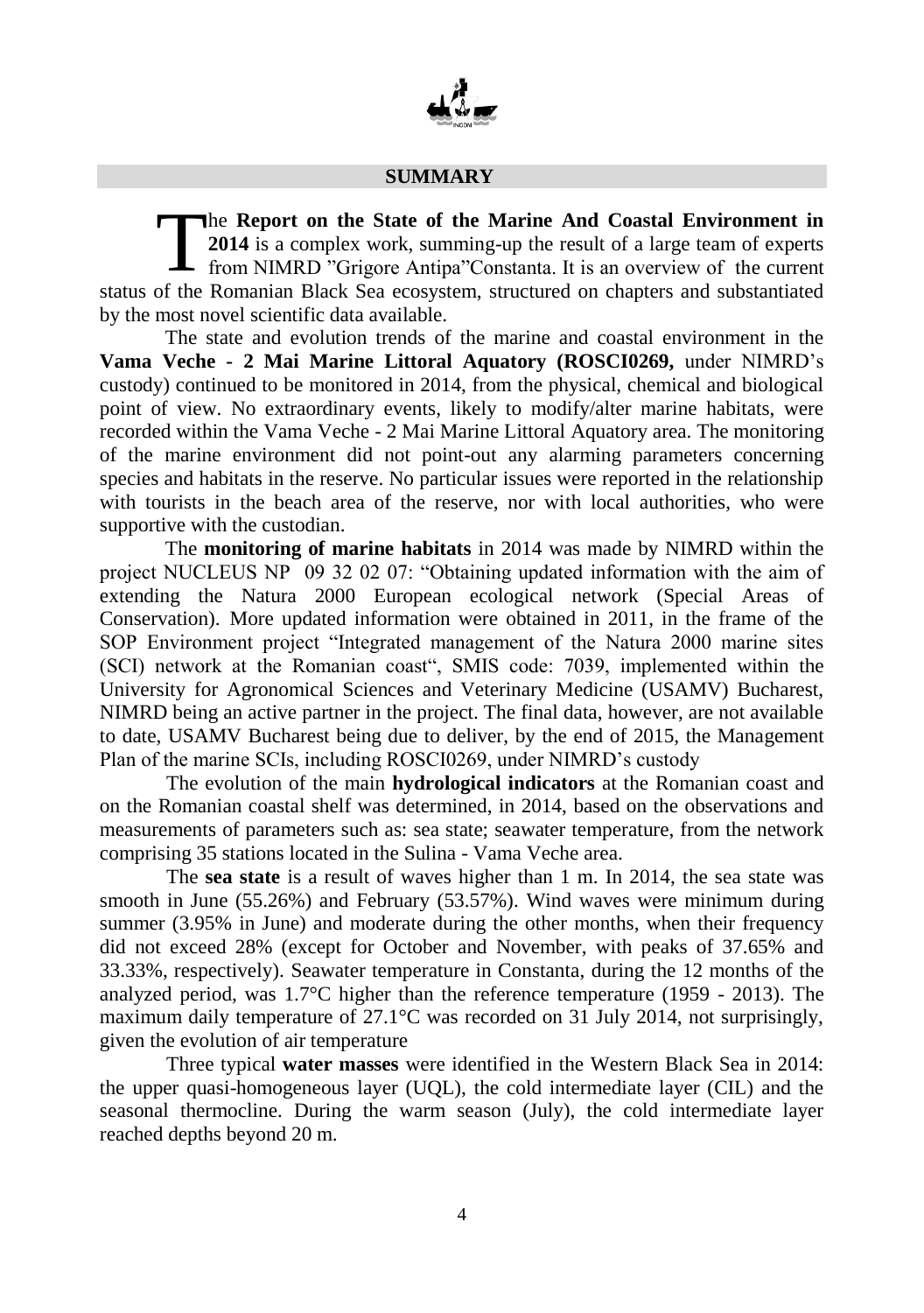

The littoral **upwelling process**, under the action of western and south-western winds, contributes to the rise of deep water masses (low temperatures and high salinities), favoring algal bloom phenomena due to high nutrient input. Compared to previous years, in 2014, the intensity of upwelling was low ( $\leq$  5 days) in May (3-8 May 2014), with a temperature drop of only 0.6°C in 24 hours.

The **physical-chemical** and **eutrophication indicators** investigated in 2014 to monitor the transitional, coastal and marine waters quality from the Romanian Black Sea littoral were achieved from 219 water samples analysis. The samples were collected from the water column (0-50 m) during three cruises (May, N=104; July, N=18; December, N=99) from the 38 stations network located between Sulina and Vama Veche. The network covers all water bodies included in the Water Framework Directive (WFD) and Marine Strategy Framework Directive (MSFD).

The distribution of the annual means of seawater **transparency** reveals low levels compared to the target values of GES (Descriptor 5 - Eutrophication), with the largest negative deviation in marine waters (in the northern area), under the influence of river inputs from the whole north-western Black Sea catchment area.

The **salinity** of surface waters falls within the specific range of variation of the Black Sea's brackish waters, being influenced in 2014 mainly by the freshwater river input, extended in spring up to the coastal area of Constanța.

The surface waters from the Romanian Black Sea littoral were well **oxygenated**. In the water column levels below the permissible values (80%) for both environmental status and for the impact of human activities (Order 161/2006) were recorded, due to the layering of water masses. There were no anoxic events.

The seawater's **pH** from the Romanian Black Sea coast was within normal values.

**Phosphate** concentrations in the Romanian littoral waters recorded values close to those of the reference period of the 1960s, slightly higher.

The concentrations of **nitrates** continued to decline, recording the lowest historical mean value of the interval 1976-2014.

**Silicates** showed low concentrations, with higher values in the Danube's influence area.

Regarding **nutrients** in coastal waters, the local influence of the waste water treatment plant and the port area resulted in higher values in the Constanta South station.

**Generally**, in the Romanian Black Sea waters the reduced river and anthropogenic nutrient input were observed. Higher levels may occur due to the emergence of extreme events influenced by climate factors (hydrological regime of the Danube, temperature regime, the regime of wind, waves, currents and precipitations) that can seasonally destabilize the GES of waters in relation with Descriptor 5 - Eutrophication.

The distribution of **heavy metals** in marine waters and sediments along the Romanian coast revealed some differences between different sectors of the coast: generally, there were observed slightly elevated concentrations in certain coastal areas subjected to different anthropogenic pressures (ports, wastewater discharges) and in the marine area under the influence of the Danube.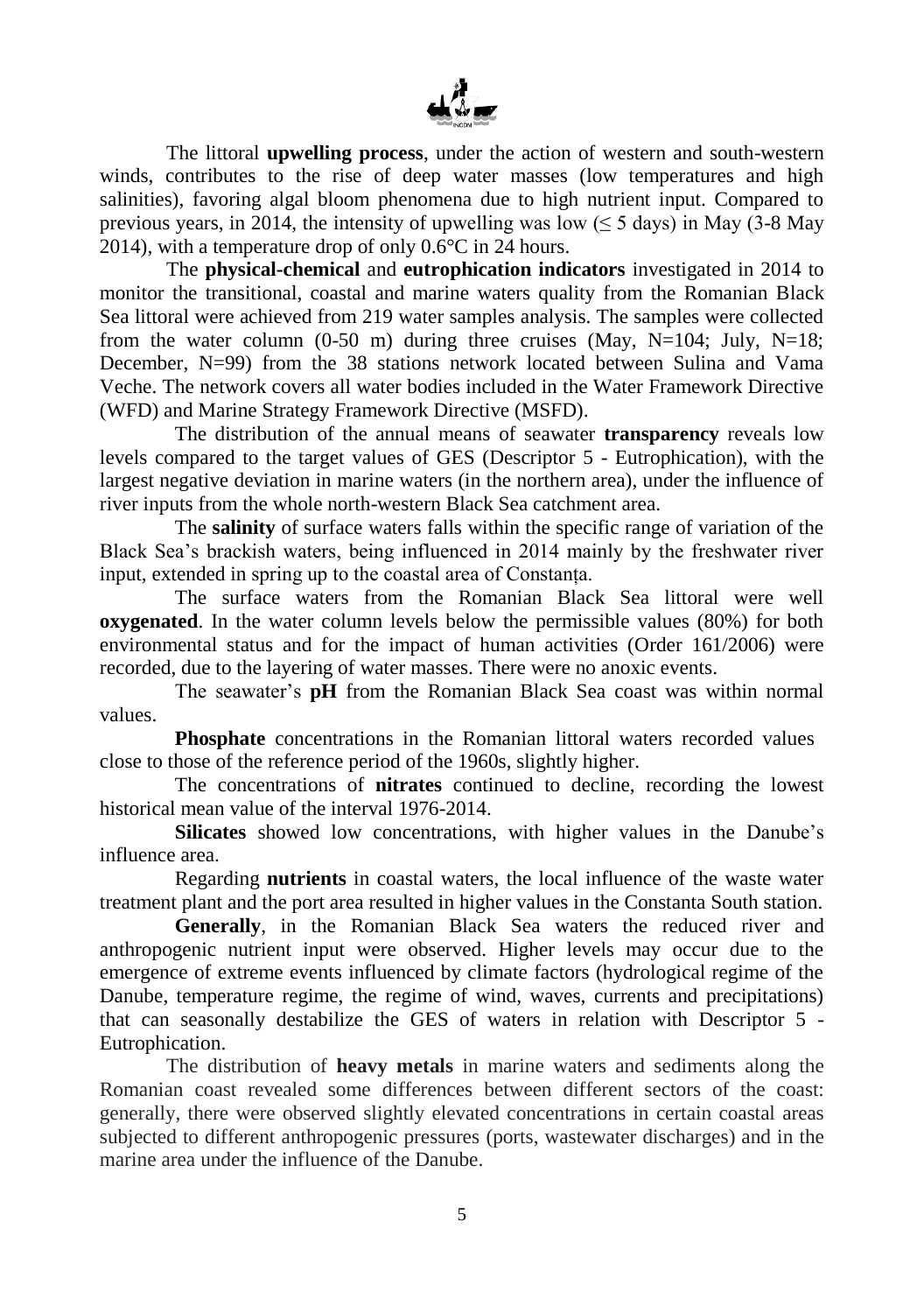

In 2014, the median values of **Total Petroleum Hydrocarbons** (**TPH**) ( $\mu$ g L<sup>-1</sup>) in transitional, marine and coastal waters did not exceed the levels chosen as references and quality standards for priority substances. Data analysis of total petroleum hydrocarbons concentrations in the sediments from the Romanian Black Sea sector during 2006-2014 shows that the pollution level recorded in 2010-2013 is significantly lower compared to 2006-2009, with means of  $73.5 \pm 98.5$  and  $183.1 \pm 153.3$  (µg g<sup>-1</sup>), respectively. In 2014, the mean value of TPHs is comparable to that recorded in the last period (2010-2013), with the downward trend of petroleum hydrocarbons pollution.

The **Polycyclic Aromatic Hydrocarbon (PAHs)** pollution level in water, recorded in 2014, is significantly lower ( $p \le 0.05$ ) compared to that in 2006-2007 and continues the evolution of decreasing polynuclear aromatic hydrocarbons in recent years (2008-2013). The sediment quality assessment based on the evaluation criteria, in 2014, indicates good environmental status (GES) for 46% of sediment samples from the Romanian sector of the Black Sea with a moderate level of pollution of polycyclic aromatic hydrocarbons in which biological effects are unlikely reduced (Table 2.1.4.10). For sediments with bad ecological status (BES) the dominant individual compound are naphtalene and phenanthrene.

Concerning **organochlorine pesticides**, in 2014, coastal waters were dominated by the presence of lindane and in sediment higher concentrations were measured for HCB (in the north), lindane and aldrin (to the south). Exceedances of the suggested threshold values for defining good environmental status are common in water for lindane (78% of measurements), both in the north and in the south. For the other parameters, exceedances of the regulated threshold values were less than 23% of the measurements for water and not more than 21% of the sediment measurements.

The results of the **radioactivity** of the marine environment components were achieved within the project BS ERA NET 041 "Radiation background of Black Sea coastal environment (RACE)".

The marine and coastal environment radioactivity is generated by the occurrence of natural and artificial radionuclides in the environment. The developments in nuclear energy and the Chernobil accident produced deep radioactive footprints in the environment. Nowadays, the risk of exposure to ionizing radiations in the environment is significantly lower, compared to the threshold values stipulated and has become a term of reference for nuclear activities and practices. The activity level of tritium in seawater ranged between 3.8-14.3 UT, being largely influenced by river and rainfall input. The constant values of the marine environment in 2014 are close to the natural radioactivity background and do not pose any threat to the environment and human health. Cs-137 recorded in sediments values between 1-5 Bq/kg dry sediment. Slightly higher values were recorded by wet sediments which may reach dry land, under the action of waves and wind. The ionizing radiation dose rate measured in the coastal zone ranged within 35-198 nSv/h (within the natural environmental background variation limits), being smaller in beach areas. There is an increasing trend northwards, where small areas (Chituc Levee) with relatively higher dose rates can be encountered, by the contribution of natural radionuclides (mainly Ra-226), richer in alluvial sediments.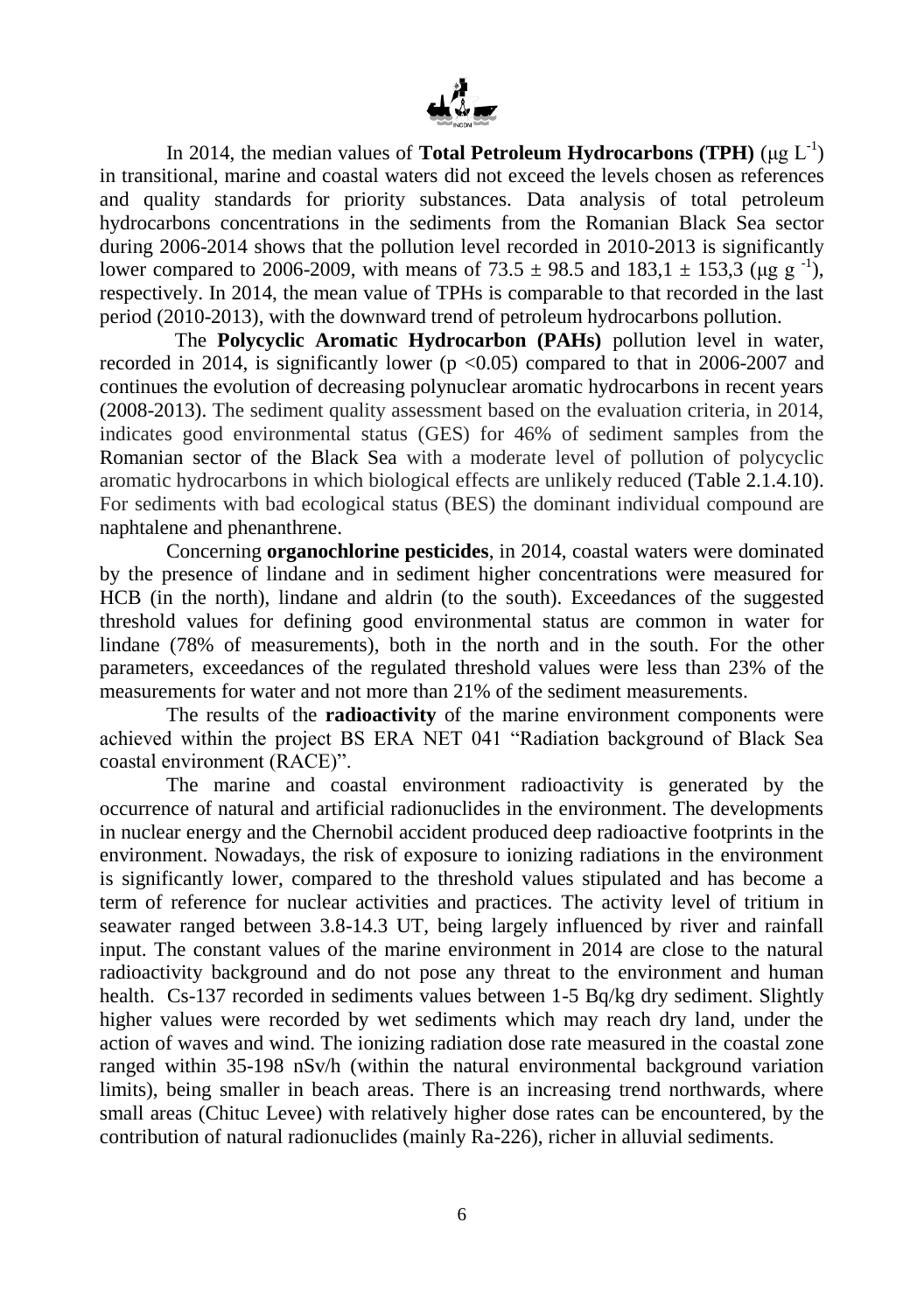

The **microbiological load**, a state indicator of contaminants in the marine environment, was good in the southern part of the Romanian Black Sea during 2014; the concentrations of enteric bacteria [total coliforms (TC), faecal coliforms (FC), faecal streptococci (FS)] were generally found varying below the limits of the National Regulations and EC Bathing Water Directive and the values indicating the level of faecal pollution of bathing seawater.

**Coastal processes** were also monitored in 2014. For the northern shoreline, accumulation areas covered  $\sim$  50 ha, while erosion areas  $\sim$  80 ha. Shoreline advancement on distances  $> 10$  m was recorded on  $\sim 10\%$  of the total length, shoreline retreat by  $> 10$  m on  $\sim$  53%, the remaining shoreline (38%) being in dynamic balance. Compared to previous years, an increase of erosion sectors and a drop in the intensity of processes were recorded. In the southern unit (Cape Midia - Vama Veche), erosion processes were prevalent, with a lower intensity compared to the northern sector.

In the southern part of the Romanian coast the planned works of five priority projects have started (Coastal Zone Master Plan), with the aim of mitigating erosion and rehabilitating the coastal zone, in the Mamaia South, Tomis North, Tomis Center, Tomis South and Eforie North locations. In November 2014, in order to continue the monitoring of coastal erosion in the protection dams area (planned on the short term), NIMRD designed and emplaced 51 benchmarks. Beach profile measurements based on these benchmarks were initiated in November 2014 and will continue seasonally.

**Sea level**, as one of the main indicators of the coastal zone state, presented one major characteristic during 2014 reported to the monthly long term averages (1933 - 2013, 80 years!) and this consisted of a constant positive overflow. The maximum deviation was recorded in October, 18.5 cm, and August +17.0 cm.

In 2014, the **phytoplankton community** was characterised by a higher development than the last two years. Thus, the annual average in the surface layer was 107.34 cells/L and  $0.061$  g/m<sup>3</sup> compared to the average values recorded in 2013 (39.67⋅10<sup>3</sup> cells/L and 0.037 g/m<sup>3</sup>) and in 2012 (82.84⋅10<sup>3</sup> cells/L and 0.040 g/m<sup>3</sup>). **132 species**, varieties and forms, were identified in the phytoplankton composition, belonging to **seven taxonomic groups** (Bacillariophyta, Dinoflagellata, Chlorophyta, Cyanobacteria, Chrysophyta, Euglenophyta and Cryptophyta). The highest diversity was found in coastal and marine waters, where the dinoflagellates were dominant (with 46 and 45 species, respectively), being followed by diatoms. In 2014, four species developed more than 1 million cells per liter (algal blooms), less than in 2013 (five species). At the total of 19 **zooplankton** species identified in the course of 2014 we can add the gelatinous coelenterata species *Aurelia aurita* and *Rhizostoma pulmo* and the gelatinous ctenophora species *Mnemiopsis leidyi*, *Beroe ovata* and *Pleurobrachia rhodopis*. In terms of qualitative and quantitative composition of fodder zooplankton, 2014 was a poor year, with low values comparable to those registered in 2004. Also, in terms of number of species, 2014 was a very poor year, the poorest in 10 years. Among non-native species that have been identified we are mentioning the ctenophors *Mnemiopsis leidyi*, *Beroe ovata* and the copepod *Oithona davisae*.

The monitoring program for the macroalgae and marine phanerogams (**phytobenthos**) continued in 2014, with qualitative observations and sampling from the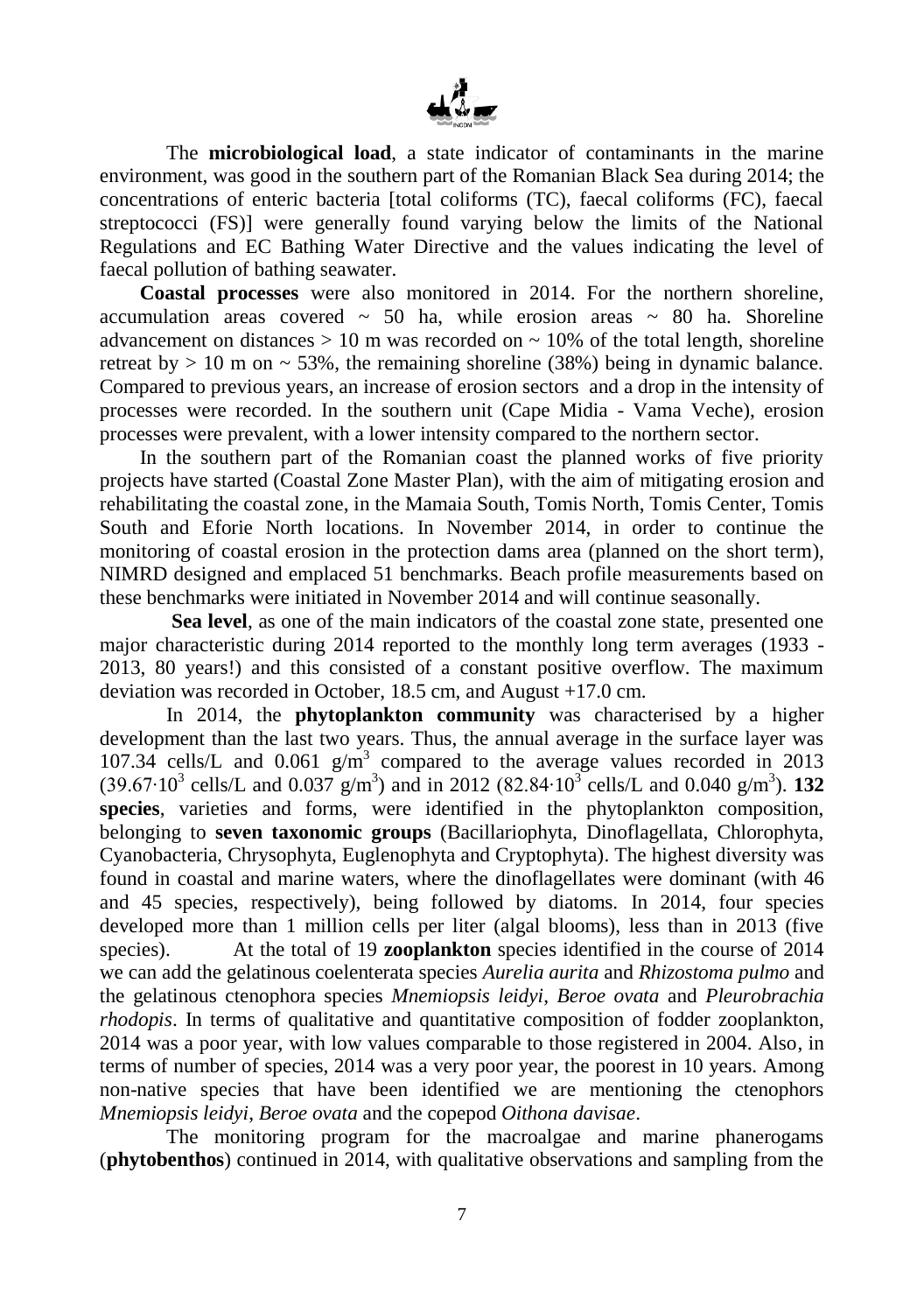

representative profiles along the coastal strip Năvodari-Vama Veche. The available data belong to the midilittoral and infralittoral zone and, regarding the substrate, both the rough, rocky and sandy substrate were analyzed. Based on the collected data, the Ecological Index (EI) was applied, which classifies the water bodies from a ecological point of view and also meet the requirements of the Descriptor 1, according to the MSFD. The index is based on the fresh biomass values of perennial and opportunistic species and has limits between 0-10, where 0 includes areas with Bad Ecological Status and 10 are areas with High Ecological Status. Based on the presence of perennial key species, certain environmental targets in order to achieve good environmental status (GES) can be set: the average fresh biomass for the perennial species *Cystoseira barbata* (without taking into account the epiphytes biomass)  $\geq 2,500$  g/m<sup>2</sup>, estimated in a compact field. The species *Cystoseira barbata* is in a regeneration process at the Romanian shore, but remains particularly sensitive to human activities (e.g. dams construction, excavations port), that generates turbidity, a disturbing phenomenon of the biological processes for this important perennial species. *C. barbata* develops in the southern part of the Romanian coast, gradually increasing its biomass towards the Vama Veche - 2 Mai Marine Reserve. Regarding *Zostera noltei*, the average foliar biomass must be  $\geq 1,500 \text{ g/m}^2$ , in order to be an indicator of a good environmental status (GES). This target has been achieved in the past years at Mangalia, where three *Zostera noltei* meadows exist. In summer 2014, a slight decrease of the opportunistic species average biomass compared to the previous year was noticed, this being another environmental target in achieving good environmental status.

**Zoobenthos**, as eutrophication status indicator, still showed a constant positive evolution in 2014, in terms of species diversity increase. The qualitative assessment in all monitored areas (Sulina- Vama Veche) led to the record of **75 macrozoobenthic species**, the faunistic array keeping the characteristics of previous years. In 2014, a higher diversity was recorded in transitional and marine waters, where 38 and 50 macrozoobenthos species, respectively, were identified, compared to previous year. The qualitative structure of **meiobenthos** in areas with a sandy bottom comprised 12 meiobenthic organisms groups, of which 5 are classified as permanent meiobenthos (eumeiobenthos) and the other 7 as temporary meiobenthos (pseudomeiobenthos).

In the 1980s, studies performed by Russian scientists revealed that, in the northeastern Black Sea, approximately 166 **fish species** are present, of which 11 of Atlantic origin, 20 Ponto-Caspian species, 6 acclimated, 9 endemic and 23 local species. Currently, after having analyzed the results of experts from Bulgaria, Turkey, Ukraine, Romania, Georgia and Russia, 185 species have been identified at Black Sea basin level, of which 75 species (40.54%) are commercial fish species. The main peculiarity of fish fauna in the Romanian marine sector is the occurrence of a large number of species (more than 50), of which small-sized species are the most significant (sprat, anchovy, whiting, gobies). It must be pointed out that the share of valuable commercial species (turbot, spiny dogfish, sturgeons, horse mackerel, garfish, Danube shad, mullets, bluefish) continues to be low, whereas their stocks, despite the slight recovery trend, continue to be in a critical state.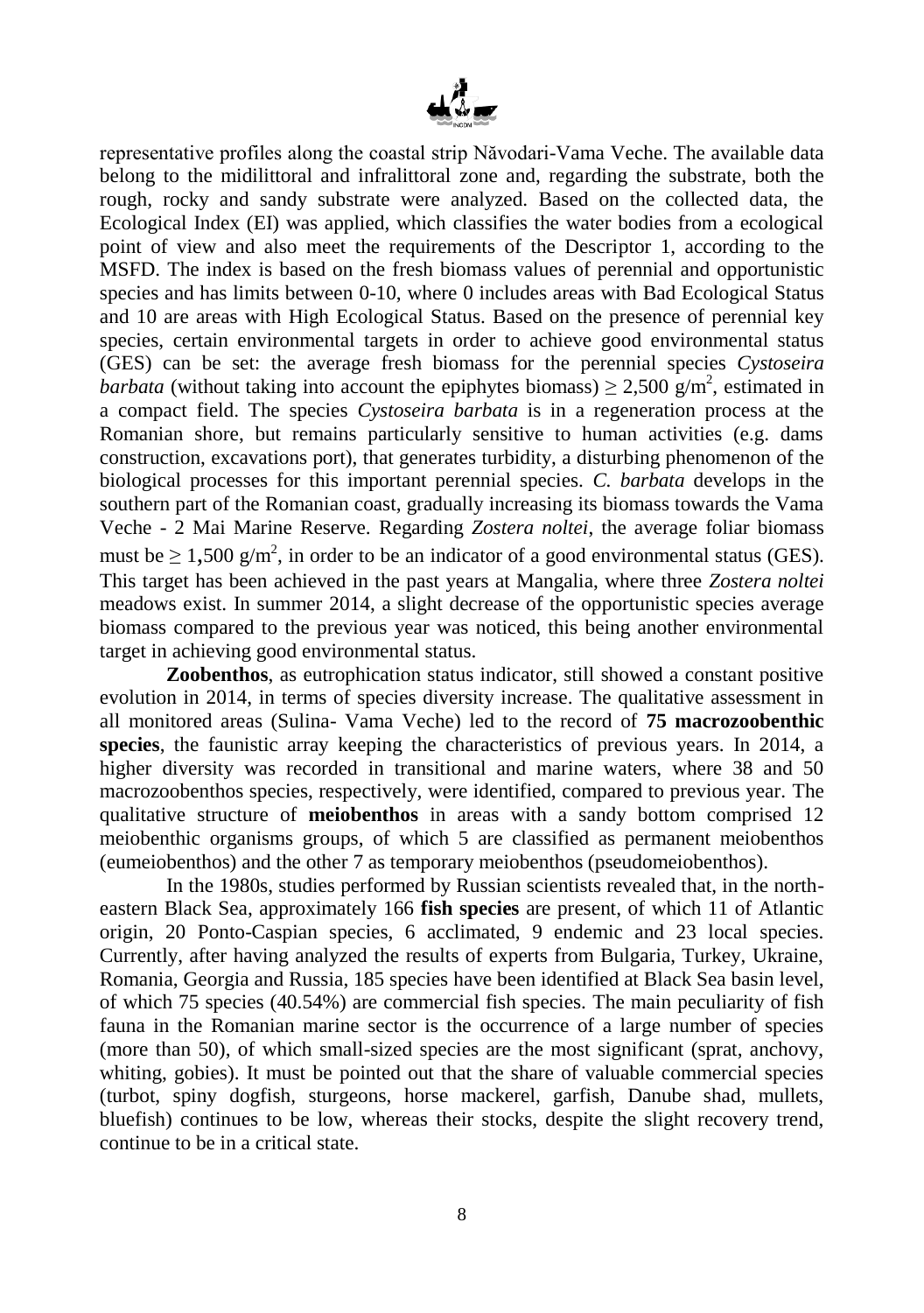

In recent years, the prevalence in catches was held mainly by the species: sprat / *Sprattus sprattus,* turbot / *Psetta maeotica* and Danube shad / *Alosa pontica,* along with the traditional species: anchovy / *Engraulis encrasicolus*, whiting / *Merlangius merlangus ponticus*, gobies / *Gobiidae*, horse mackerel / *Trachurus mediterraneus ponticus*, spiny dogfish / *Squalus acanthias*, mullets / *Mugilidae* and others.

In 2014, in the Romanian marine sector, the **fishing industry** practiced by fishermen was done in two ways: active fishing gear with coastal trawler vessels, made at depths of 20 m, and fixed fishing gear, practiced along the coastline in 18 fishing points, located between Sulina and Vama Veche, in shallow waters (3-11 m pound nets), but also at 20-60 m depths/gillnets and long lines).

A consortium of partners from Romania, Bulgaria, Turkey, Ukraine and Moldova implemented during 2013-2014 a relevant coastal zone project on the *"Improvement of the Integrated Coastal Zone Management in the Black Sea Region ICZM"*, funded under the Joint Operational Programme Black Sea Basin 2007 - 2013. The main objective of the project was strengthening the joint knowledge and information base, needed to address common challenges in the environmental protection of river and maritime systems. Within the project framework, an experts' team from NIRDEP - the National Institute for Marine Research and Development "Grigore Antipa" Constanta elaborated the *"Study on Integrated Coastal Zone Management in Black Sea region"*. The work focuses on the current legal and institutional frameworks for international and cross-border cooperation and analysis of problems and opportunities in terms of the introduction of ICZM in the Black Sea Region. The Study also identifies suggestions to the national governments on how to improve national policies towards ICZM. Additionally, suggestions on improving intergovernmental and international cooperation are also delineated, in order to propose an integrated approach of ICZM in the Black Sea region, based on bringing together stakeholders from different sectors, administrative levels and civil society, towards communication and cooperation.

In 2014, the **Maritime Spatial Planning** activity was linked with the elaborated EU regulations concerning maritime space in the frame of Integrated Maritime Policy - IMP. In July 23, 2014 it was elaborated the Directive 2014/89 / EU establishing the frame of Maritime Spatial Planning. It underlined important objectives and stages for maritime spatial plans applicable in all European Union countries and seas, including Romania.

The MSP Directive implementation is a priority for government and research institutions, as well as for stakeholders of the marine environment; it is conditioned, by:

- Inventory of existing measures applied in coastal areas;
- Spatial and temporal distribution mapping of current and potential maritime activities;
- Existing tools and developed strategies using, established under EU projects and initiatives;
- Needs for further actions analyze regarding the coastal and maritime activities management;
- Coordination of maritime spatial plan and strategies for the Directive integration and review;